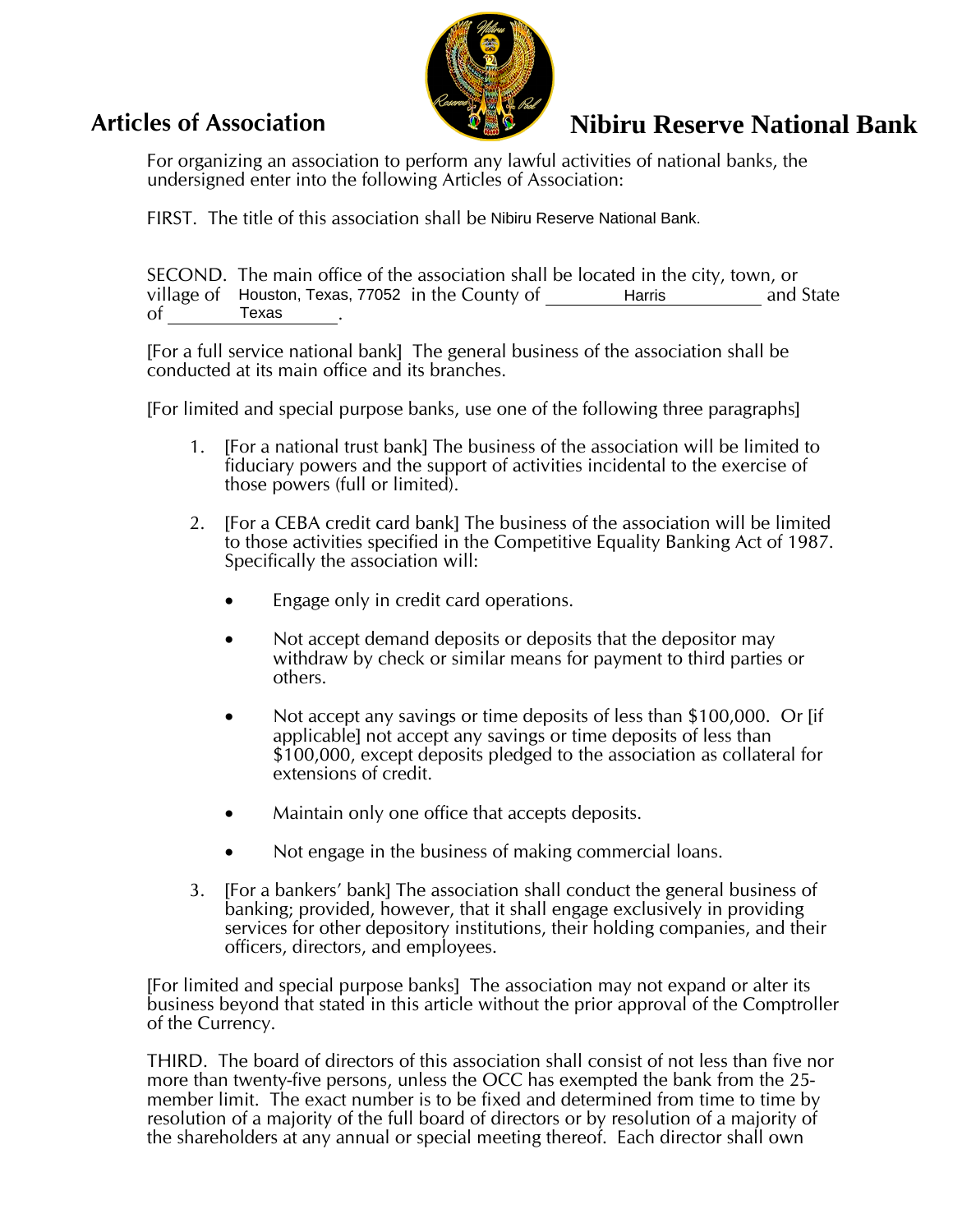common or preferred stock of the association or of a holding company owning the association, with either an aggregate par, fair market, or equity value of \$1,000. Determination of these values may be based as of either (I) the date of purchase, or (ii) the date the person became a director, whichever value is greater. Any combination of common or preferred stock of the association or holding company may be used.

Any vacancy in the board of directors may be filled by action of a majority of the remaining directors between meetings of shareholders. The board of directors may not increase the number of directors between meetings of shareholders to a number which:

- (1) exceeds by more than two the number of directors last elected by shareholders when the number was 15 or less; or
- (2) exceeds by more than four the number of directors last elected by shareholders where the number was 16 or more, but in no event shall the number of directors exceed 25, unless the OCC has exempted the bank from the 25-member limit.

Directors shall be elected for terms of [one, two, or three] years and until their successors are elected and qualified. Terms of directors, including terms of directors selected to fill vacancies, shall expire at the next regular meeting of shareholders at which directors are elected, unless they resign, are removed from office, or the terms of the directors are staggered. If directors' terms are staggered, a director's term shall expire at the [second or third] annual shareholders' meeting after that director's election, unless the director resigns or is removed from office.

Despite the expiration of a director's term, the director shall continue to serve until his or her successor is elected and qualifies or until there is a decrease in the number of directors and his or her position is eliminated.

Honorary or advisory members of the board of directors, without voting power or power of final decision in matters concerning the business of the association, may be appointed by resolution of a majority of the full board of directors, or by resolution of shareholders at any annual or special meeting. Honorary or advisory directors shall not be counted to determine the number of directors of the association or the presence of a quorum for any board action, and shall not be required to own qualifying shares.

FOURTH. There shall be an annual meeting of the shareholders to elect directors and transact whatever other business may be brought before the meeting. It shall be held at the main office or any other convenient place the board of directors may designate, on the day of each year specified therefore in the Bylaws, or if that day falls on a legal holiday in the state in which the association is located, on the next following banking day. If no election is held on the day fixed or in the event of a legal holiday on the following banking day, an election may be held on any subsequent day within 60 days of the day fixed, to be designated by the board of directors, or, if the directors fail to fix the day, by shareholders representing two-thirds of the shares issued and outstanding. A national bank must mail shareholders notice of the time, place, and purpose of all shareholders' meetings at least 10 days prior to the meeting by first class mail, unless the OCC determines that an emergency circumstance exists. Where a national bank is a wholly-owned subsidiary, the sole shareholder is permitted to waive notice of the shareholders' meeting. The articles of association, bylaws, or law applicable to a national bank may require a longer period of notice.

In all elections of directors, the number of votes cast by each common shareholder will be determined by multiplying the number of shares he or she owns by the number of directors to be elected. Those votes may be cumulated and cast for a single candidate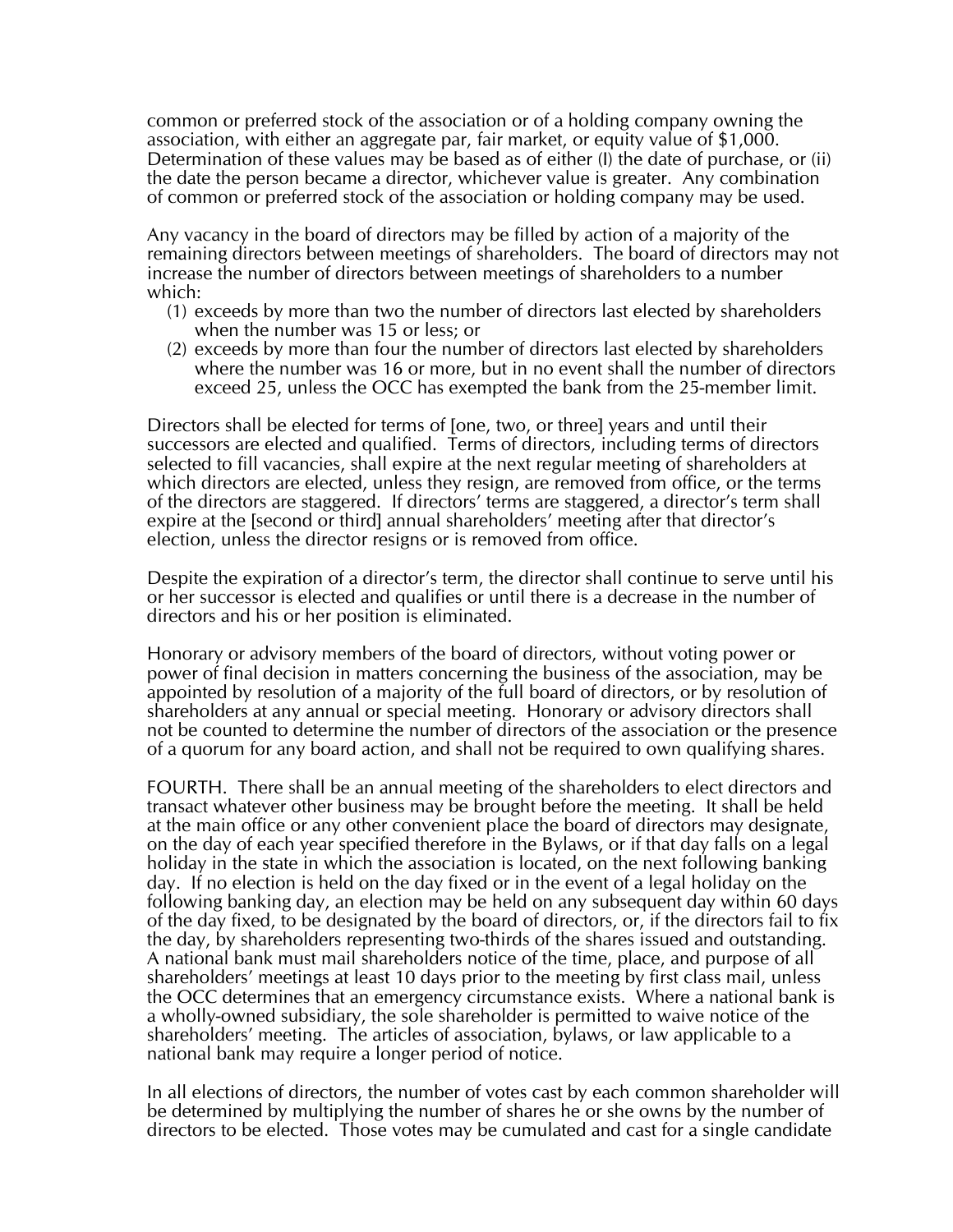or may be distributed among two or more candidates in the manner selected by the shareholder. If, after the first ballot, subsequent ballots are necessary to elect directors, a shareholder may not vote shares that he or she has already fully cumulated and voted in favor of a successful candidate. On all other questions, each common shareholder shall be entitled to one vote for each share of stock held by him or her.

If the issuance of preferred stock with voting rights has been approved by the OCC and authorized by a vote of shareholders owning a majority of the common stock of the association after receiving not less than five days notification by registered or certified mail pursuant to action taken by the board of directors, preferred shareholders (will/will not) have cumulative voting rights and (will/will not) be included within the same class as common shareholders, to elect directors.

- Nominations for election to the board of directors may be made by the board of directors or by any stockholder of any outstanding class of capital stock of the association entitled to vote for election of directors. Nominations other than those made by or on behalf of the existing management shall be made in writing and be delivered or mailed to the president of the association no less than 14 days nor more than 50 days prior to any meeting of shareholders called for the election of directors; provided, however, that if less than 21 days notice of the meeting is given to shareholders, such nominations shall be mailed or delivered to the president of the association no later than the close of business on the seventh day following the day on which notice of the meeting was mailed. Such notification shall contain the following information to the extent known to the notifying shareholder:
	- (1) The name and address of each proposed nominee.
	- (2) The principal occupation of each proposed nominee.
	- (3) The total number of shares of capital stock of the association that will be voted for each proposed nominee.
	- (4) The name and residence address of the notifying shareholder.
	- (5) The number of shares of capital stock of the association owned by the notifying shareholder.

The chairperson of the meeting may, in his/her discretion, disregard nominations not made in accordance herewith. The vote tellers may disregard all votes cast for each such nominee. No bylaw may unreasonably restrict the nomination of directors by shareholders.

A director may resign at any time by delivering written notice to the board of directors, its chairperson, or to the association, which resignation shall be effective when the notice is delivered unless the notice specifies a later effective date.

A director may be removed by shareholders at a meeting called to remove him or her, when notice of the meeting states that the purpose or one of the purposes is to remove him or her, if there is a failure to fulfill one of the affirmative requirements for qualification, or for cause, provided that, however, a director may not be removed if the number of votes sufficient to elect him or her under cumulative voting is voted against his or her removal.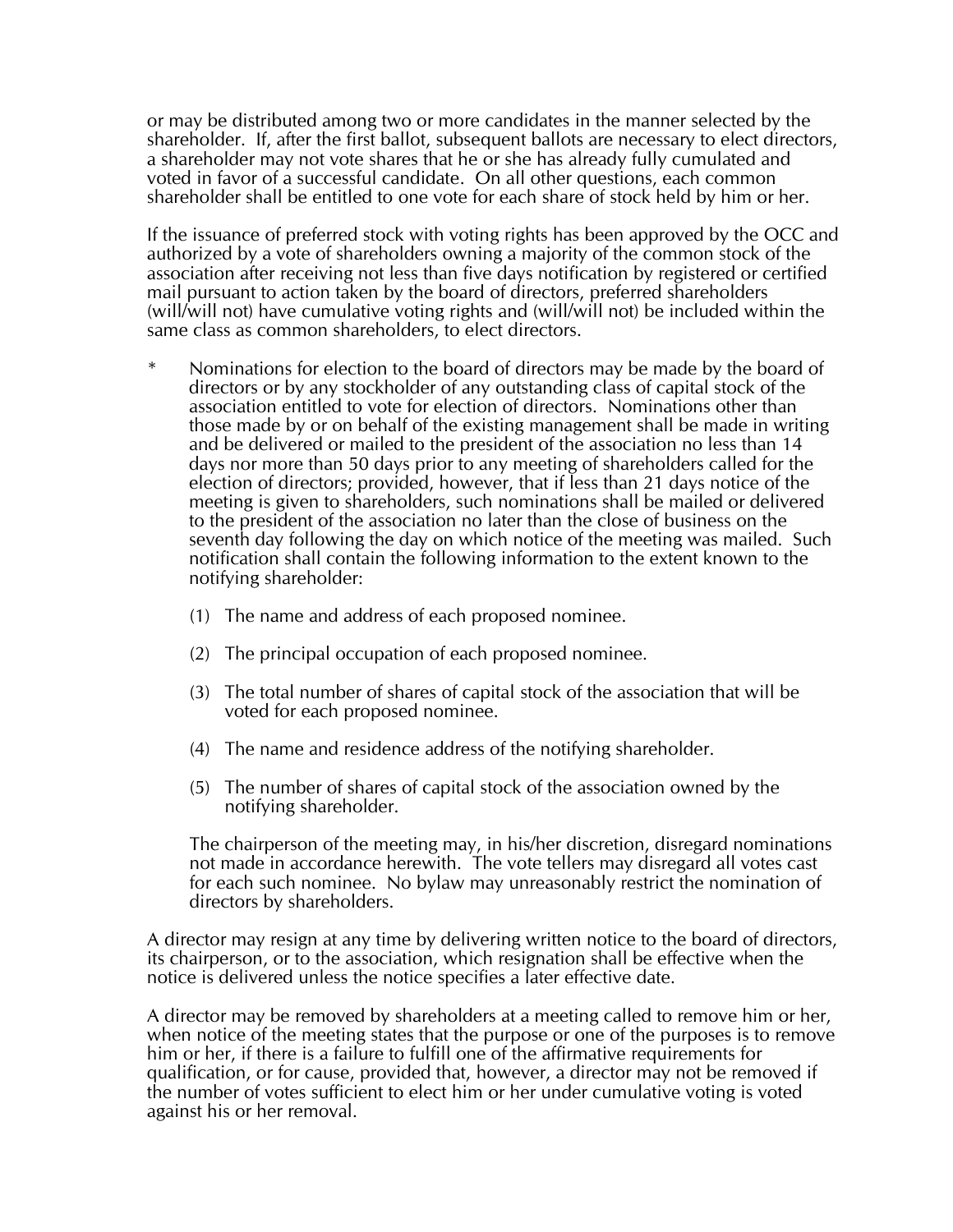FIFTH. The authorized amount of capital stock of this association shall be 900,000,000 shares of common stock of the par value of 13 Billion dollars (\$ ) each (*specify for as many classes as there are of common stoc*k); 9.00 shares of class AAA perpetual preferred stock of the par value of 900 Million dollars (\$ ) each (*specify for as many classes as there are of perpetual preferred stock)*; but said capital stock may be increased or decreased from time to time, according to the provisions of the laws of the United States. AAA perpetual preferred stock of the par value of 900 Million 1

(Use one of the following three numbered sets of paragraphs or insert other lawful provisions for shareholders preemptive rights.)

\* (1) If the capital stock is increased by the sale of additional shares of voting stock or interests convertible thereto, each holder of any class of voting stock shall be entitled to subscribe for such additional shares of voting stock or interests convertible thereto, in proportion to the percentage of shares he or she owns.

If the capital stock is increased by the sale of additional shares of stock with preferential distribution rights or interests convertible thereto, each holder of any class of stock with equal or inferior preferential distribution rights, but not including holders of shares without preferential distribution rights, shall be entitled to subscribe for such additional shares of stock with preferential distribution rights or interests convertible thereto, in proportion to the number of shares of stock owned at the time the increase is authorized by the shareholders, unless another time is specified in a resolution adopted by the shareholders at the time the increase is authorized.

Notwithstanding the foregoing, holders of stock shall not have any preemptive rights to purchase or subscribe for (I) shares issued as compensation to directors, officers, agents, or employees of the association, its subsidiaries, or affiliates; and (ii) shares issued to satisfy conversion or option rights created to provide compensation to directors, officers, agents, or employees of the association, its subsidiaries, or affiliates.

Shares subject to preemptive rights that are not acquired by shareholders may be issued to any person for one year after being offered to shareholders at a consideration set by the board of directors that is not lower than the consideration set for the exercise of preemptive rights. An offer at a lower consideration or after the expiration of one year is subject to the shareholders preemptive rights. Any amendment to these Articles that modifies these preemptive rights must be approved by a vote of the holders of two-thirds of the bank's outstanding voting shares.

\*(2) In the event of any increase in common stock of this association by the sale of additional shares, each shareholder shall be entitled to subscribe to such additional shares of common stock in proportion to the number of shares of common stock owned at the time the increase is authorized by the shareholders, unless another time subsequent to the date of the shareholders' meeting is specified in a resolution adopted by the shareholders at the time the increase is authorized, except that the holders of the common stock shall not have any preemptive rights to purchase or subscribe for any shares of common stock for all or any part of 1 % Nomni/NEO shares of authorized but unissued common stock to be issued from time to time by this association to be used exclusively for the implementation of any employee compensation program (give exact name). The board of directors shall have the power to prescribe a reasonable period of time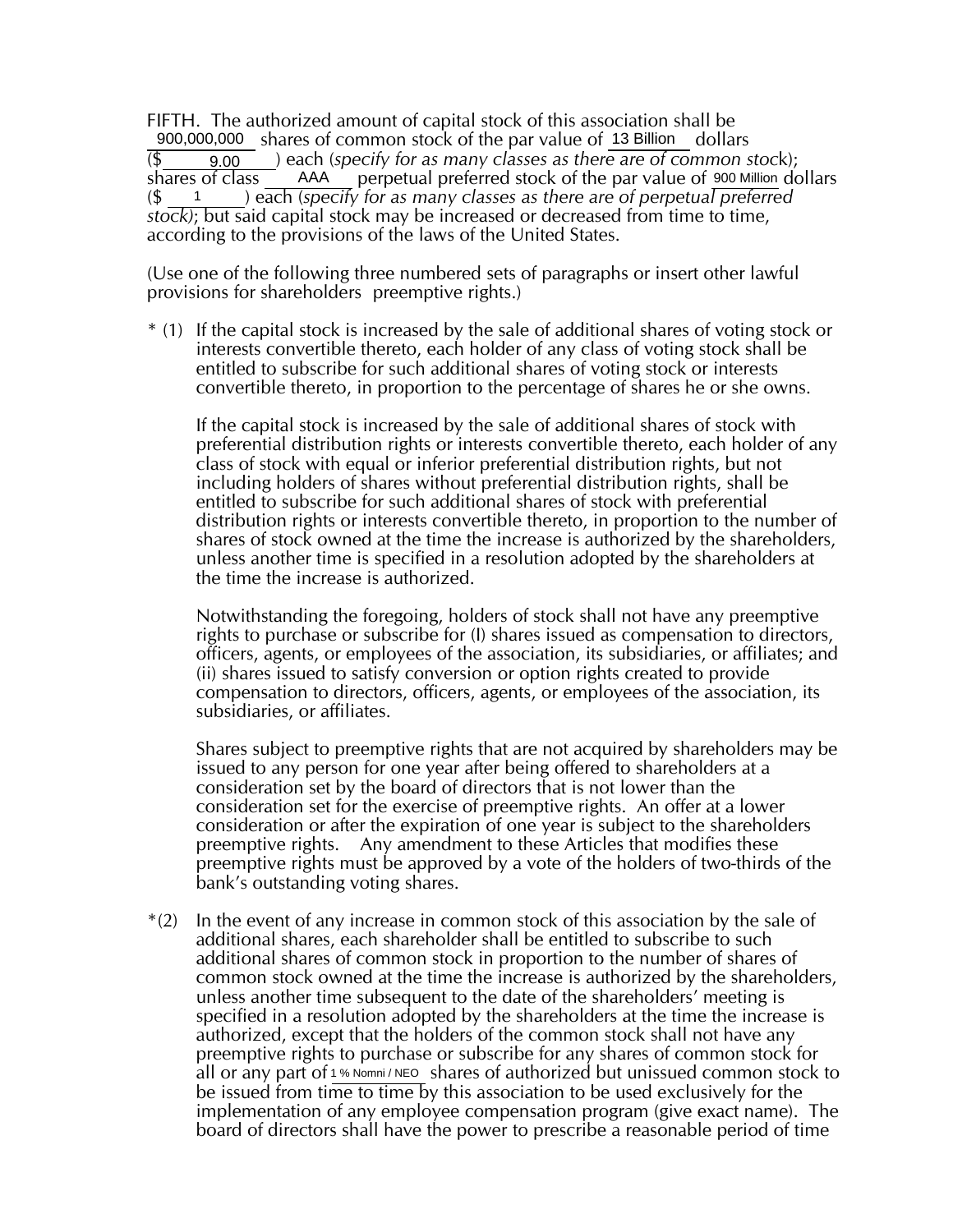within which the preemptive rights to subscribe to the new shares of capital stock must be exercised. Any amendment to these Articles that modifies these preemptive rights must be approved by a vote of the holders of two-thirds of the bank's outstanding voting shares.

\* (3) No holder of shares of the capital stock of any class of the association shall have any preemptive or preferential right of subscription to any shares of any class of stock of the association, whether now or hereafter authorized, or to any obligations convertible into stock of the association, issued, or sold, nor any right of subscription to any thereof other than such, if any, as the board of directors, in its discretion may from time to time determine and at such price as the board of directors may from time to time fix. Preemptive rights also must be approved by a vote of holders of two-thirds of the bank's outstanding voting shares.

Unless otherwise specified in the Articles of Association or required by law, (1) shareholders owning a majority voting interest in the outstanding voting stock must approve all matters requiring shareholder action, including amendments to the Articles of Association, and (2) each shareholder shall be entitled to one vote per share.

Unless otherwise specified in the Articles of Association or required by law, all shares of voting stock shall be voted together as a class, on any matters requiring shareholder approval. If a proposed amendment would affect two or more classes or series in the same or a substantially similar way, all the classes or series so affected, must vote together as a single voting group on the proposed amendment.

The <sup>900 Million</sup> shares of class AAA common stock, shares of class AAA-B common stock, [f*or as many classes as there are of common sto*ck] shall be subject to the following dividend, voting, liquidation, preemptive, conversion, assessment, and other rights. [*Specify rights.*]

Each class must have a distinguishing designation. In addition, there must be: (1) one or more classes of shares that together have unlimited voting rights, and (2) one or more classes of shares (which may or may not include any class or classes of shares with voting rights) that together are entitled to receive the net assets of the association upon dissolution.

(preferred stock or perpetual preferred stock), shares of Nomni/NEOCASH class AAA-B (preferred stock or perpetual preferred stock), (*for as many classes as there are of preferred stock or perpetual preferred stock*) shall be subject to the following dividend, liquidation, retirement, voting, preemptive, sinking fund, conversion, and other rights, provided that no such terms shall provide for payment, upon liquidation, of any premium over and above the par value plus any accumulated dividends on such preferred stock. [*Specify rights.*] 900 Billion Shares of class AAA Nomni / NEOCASH CIASS AAA - B

Shares of one class or series may be issued as a dividend for shares of the same class or series on a pro rata basis and without consideration. Shares of one class or series may be issued as share dividends for a different class or series of stock if approved by a majority of the votes entitled to be cast by the class or series to be issued, unless there are no outstanding shares of the class or series to be issued. Unless otherwise provided by the board of directors, the record date for determining shareholders entitled to a share dividend shall be the date authorized by the board of directors for the share dividend.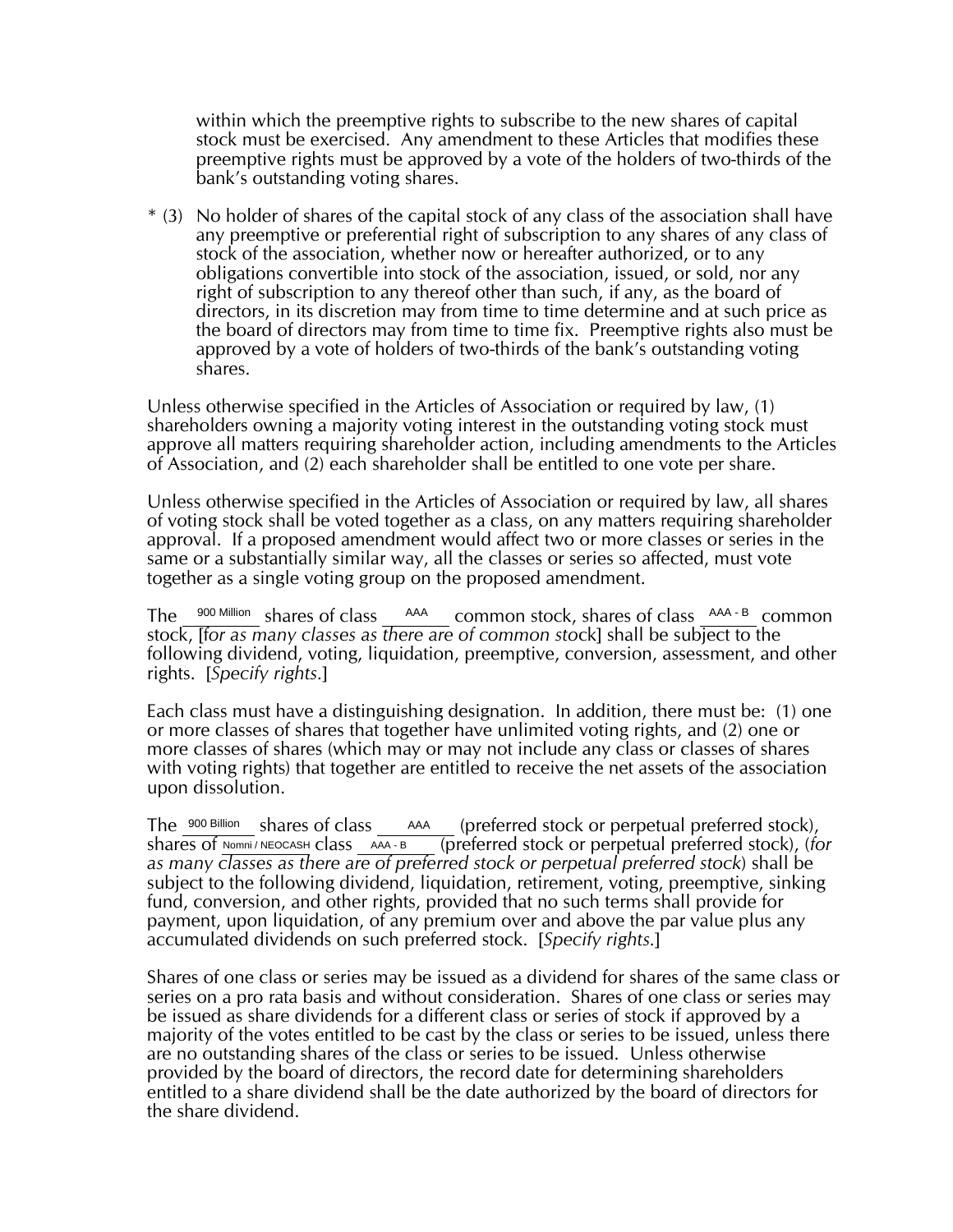Unless otherwise provided in the Bylaws, the record date for determining shareholders entitled to notice of and to vote at any meeting is the close of business on the day before the first notice is mailed or otherwise sent to the shareholders, provided that in no event may a record date be more than 70 days before the meeting.

If a shareholder is entitled to fractional shares pursuant to preemptive rights, a stock dividend, consolidation or merger, reverse stock split or otherwise, the association may: (a) issue fractional shares; (b) in lieu of the issuance of fractional shares, issue script, or warrants entitling the holder to receive a full share upon surrendering enough script or warrants to equal a full share; (c) if there is an established and active market in the association's stock, make reasonable arrangements to allow the shareholder to realize a fair price through sale of the fraction, or purchase of the additional fraction required for a full share; (d) remit the cash equivalent of the fraction to the shareholder; or (e) sell full shares representing all the fractions at public auction or to the highest bidder after having solicited and received sealed bids from at least three licensed stock brokers; and distribute the proceeds pro rata to shareholders who otherwise would be entitled to the fractional shares. The holder of a fractional share is entitled to exercise the rights for shareholder, including the right to vote, to receive dividends, and to participate in the assets of the association upon liquidation, in proportion to the fractional interest. The holder of script or warrants is not entitled to any of these rights, unless the script or warrants explicitly provide for such rights. The script or warrants may be subject to such additional conditions as: (1) that the script or warrants will become void if not exchanged for full shares before a specified date; and (2) that the shares for which the script or warrants are exchangeable may be sold at the option of the association and the proceeds paid to scriptholders.

\* The association, at any time and from time to time, may authorize and issue debt obligations, whether or not subordinated, without the approval of the shareholders. Obligations classified as debt, whether or not subordinated, which may be issued by the association without the approval of shareholders, do not carry voting rights on any issue, including an increase or decrease in the aggregate number of the securities, or the exchange or reclassification of all or part of securities into securities of another class or series.

SIXTH. The board of directors shall appoint one of its members president of this association, and one of its members chairperson of the board and shall have the power to appoint one or more vice presidents, a secretary who shall keep minutes of the directors and shareholders meetings and be responsible for authenticating the records of the association, and such other officers and employees as may be required to transact the business of this association. A duly appointed officer may appoint one or more officers or assistant officers if authorized by the board of directors according to the Bylaws.

The board of directors shall have the power to:

- (1) Define the duties of the officers, employees, and agents of the association.
- (2) Delegate the performance of its duties, but not the responsibility for its duties, to the officers, employees, and agents of the association.
- (3) Fix the compensation and enter into employment contracts with its officers and employees upon reasonable terms and conditions consistent with applicable law.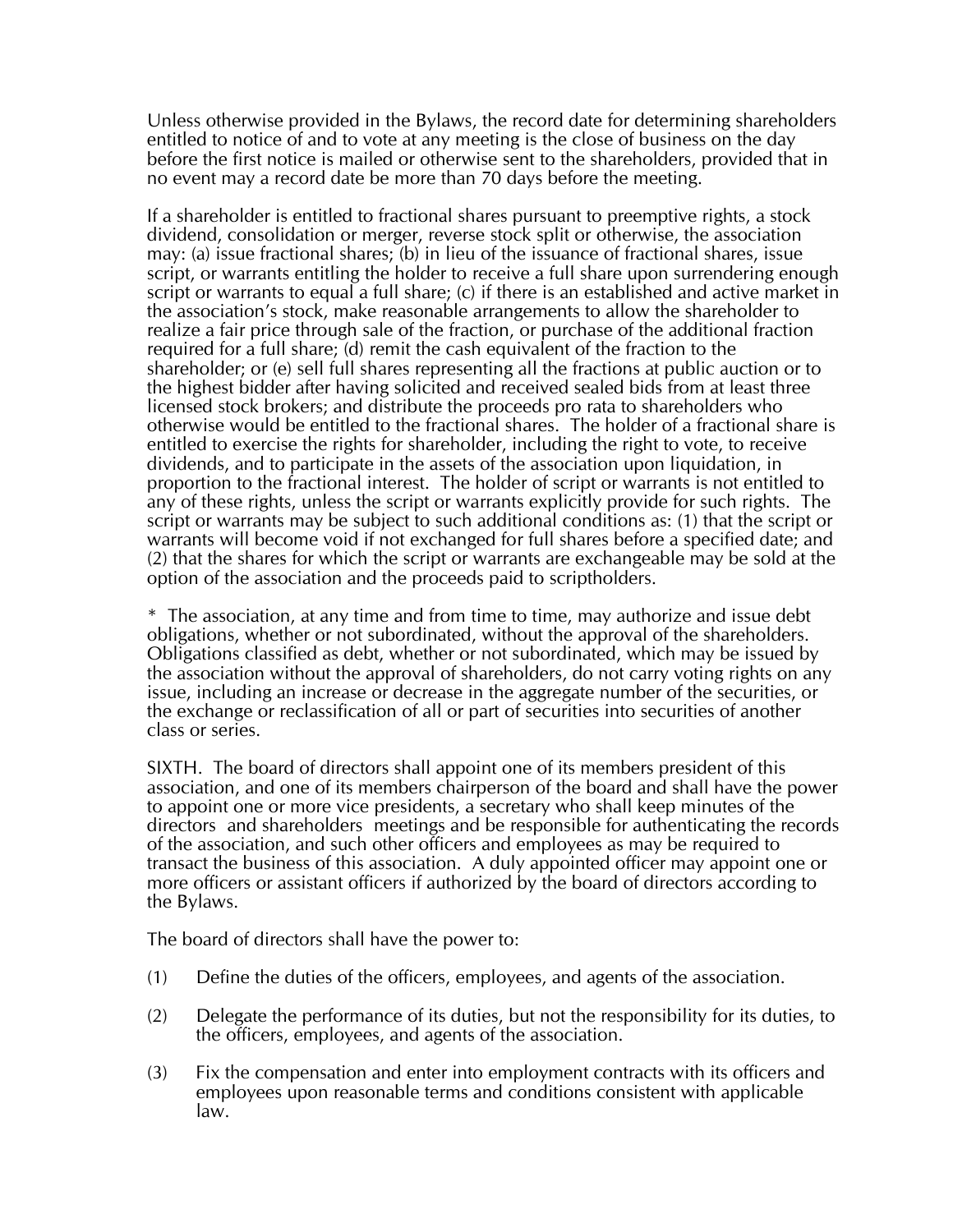- (4) Dismiss officers and employees.
- (5) Require bonds from officers and employees and to fix the penalty thereof.
- (6) Ratify written policies authorized by the association's management or committees of the board.
- (7) Regulate the manner in which any increase or decrease of the capital of the association shall be made, provided that nothing herein shall restrict the power of shareholders to increase or decrease the capital of the association according to law, and nothing shall raise or lower from two-thirds the percentage required for shareholder approval to increase or reduce the capital.
- (8) Manage and administer the business and affairs of the association.
- (9) Adopt initial Bylaws for managing the business and regulating the affairs of the association that are not inconsistent with law or the Articles of Association.
- (10) Amend or repeal the Bylaws, except to the extent that the Articles of Association reserve this power in whole or in part to shareholders.
- (11) Make contracts.
- (12) Generally perform all acts that are legal for a board of directors to perform.

SEVENTH. The board of directors shall have the power to change the location of the main office to any authorized branch within the limits of (indicate only the city, town or village where the main office is located) without the approval of the shareholders, or with a vote of shareholders owning two-thirds of the stock of such association for a relocation outside such limits and upon receipt of a certificate of approval from the Comptroller of the Currency, to any other location within or outside the limits of (*indicate the city, town or village where the main office is located),* but not more than 30 miles beyond such limits. The board of directors shall have the power to establish or change the location of any branch or branches of the association to any other location permitted under applicable law, without approval of shareholders, subject to approval by the Comptroller of the Currency.

EIGHTH. The corporate existence of this association shall continue until termination according to the laws of the United States.

NINTH. The board of directors of this association, or any  $\frac{3}{2}$  or more shareholders owning, in the aggregate, not less than  $\overline{0.9}$  percent of the stock of this association, may call a special meeting of shareholders at any time. A national bank must mail shareholders notice of the time, place, and purpose of all shareholders' meetings at least 10 days prior to the meeting by first class mail, unless the OCC determines that an emergency circumstance exists. Where a national bank is a whollyowned subsidiary, the sole shareholder is permitted to waive notice of the shareholders' meeting. The articles of association, bylaws, or law applicable to a national bank may require a longer period of notice. Unless otherwise provided by the Bylaws or the Articles of Association, any action requiring approval of shareholders must be effected at an annual or special meeting. If action requiring approval of the shareholders is effected at an annual or special meeting, the meeting must be duly called.